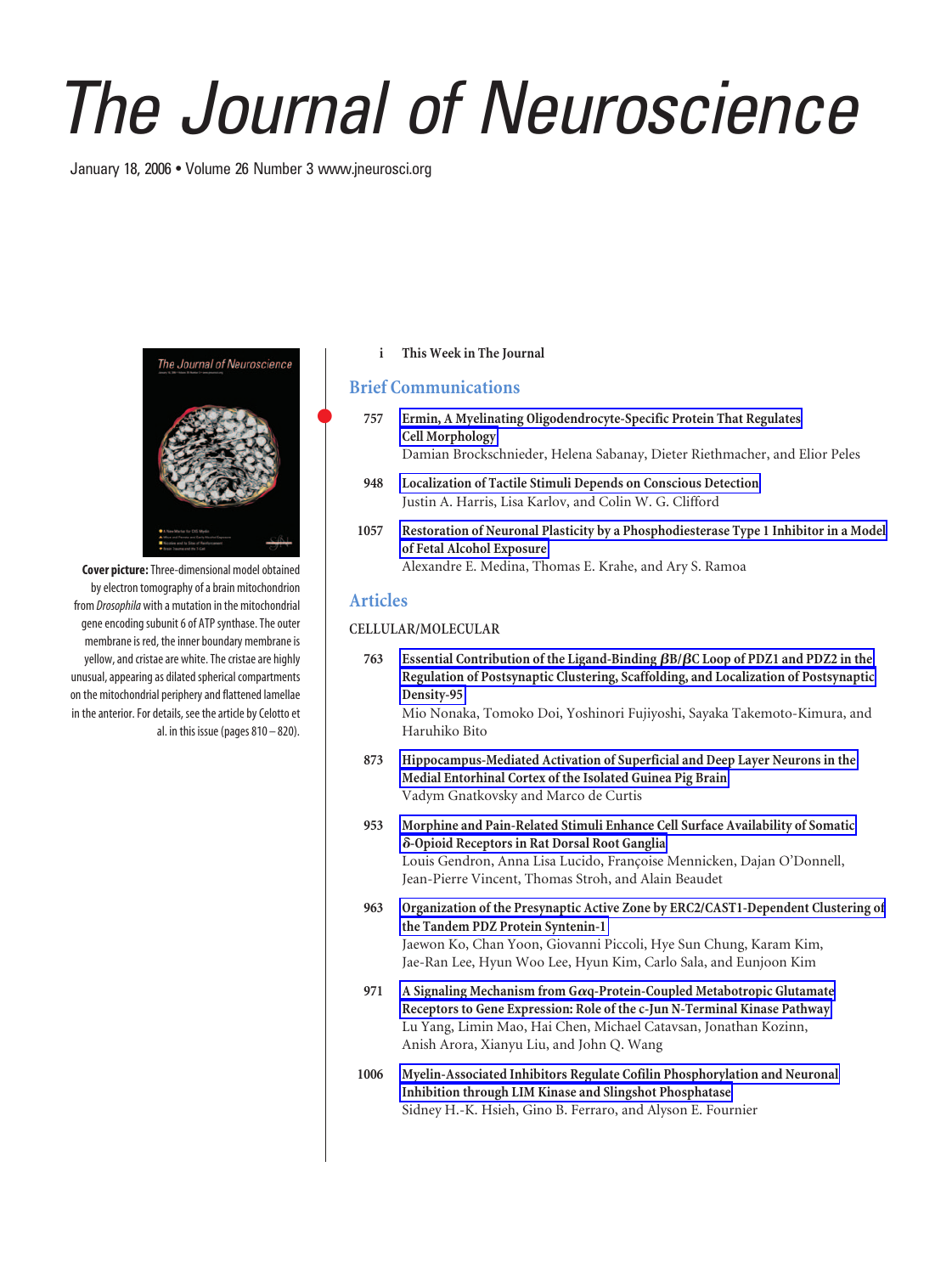| 1026 | Two Signaling Pathways Regulate the Expression and Secretion of a Neuropeptide<br>Required for Long-Term Facilitation in Aplysia<br>Jiang-Yuan Hu, Fang Wu, and Samuel Schacher                                                                                                                                                         |
|------|-----------------------------------------------------------------------------------------------------------------------------------------------------------------------------------------------------------------------------------------------------------------------------------------------------------------------------------------|
| 1036 | Deactivation of Phosphorylated and Nonphosphorylated Rhodopsin by Arrestin<br><b>Splice Variants</b><br>Marie E. Burns, Ana Mendez, Ching-Kang Chen, Aileen Almuete,<br>Nidia Quillinan, Melvin I. Simon, Denis A. Baylor, and Jeannie Chen                                                                                             |
|      | DEVELOPMENT/PLASTICITY/REPAIR                                                                                                                                                                                                                                                                                                           |
| 742  | Reversal of Neuronal Migration in a Mouse Model of Fetal Alcohol Syndrome by<br><b>Controlling Second-Messenger Signalings</b><br>Tatsuro Kumada, Madepalli K. Lakshmana, and Hitoshi Komuro                                                                                                                                            |
| 830  | Critical Role of Integrin-Linked Kinase in Granule Cell Precursor Proliferation and<br>Cerebellar Development<br>Julia Mills, Agnieszka Niewmierzycka, Arusha Oloumi, Beatriz Rico,<br>Rene St-Arnaud, Ian R. Mackenzie, Nasrin M. Mawji, Jason Wilson,<br>Louis F. Reichardt, and Shoukat Dedhar                                       |
| 862  | Requirement of Adenylate Cyclase 1 for the Ephrin-A5-Dependent Retraction of<br><b>Exuberant Retinal Axons</b><br>Xavier Nicol, Aude Muzerelle, Jean Paul Rio, Christine Métin, and Patricia Gaspar                                                                                                                                     |
| 882  | Multiple Eph Receptors and B-Class Ephrins Regulate Midline Crossing of Corpus<br>Callosum Fibers in the Developing Mouse Forebrain<br>Shannon W. Mendes, Mark Henkemeyer, and Daniel J. Liebl                                                                                                                                          |
| 934  | In Vivo Imaging of Preferential Motor Axon Outgrowth to and Synaptogenesis<br>at Prepatterned Acetylcholine Receptor Clusters in Embryonic Zebrafish<br><b>Skeletal Muscle</b><br>Jessica A. Panzer, Yuanquan Song, and Rita J. Balice-Gordon                                                                                           |
| 1045 | Molecular and Morphological Heterogeneity of Neural Precursors in the Mouse<br><b>Neocortical Proliferative Zones</b><br>Jonathan S. Gal, Yury M. Morozov, Albert E. Ayoub, Mitali Chatterjee,<br>Pasko Rakic, and Tarik F. Haydar                                                                                                      |
|      | BEHAVIORAL/SYSTEMS/COGNITIVE                                                                                                                                                                                                                                                                                                            |
| 723  | Primary Reinforcing Effects of Nicotine Are Triggered from Multiple Regions Both<br>Inside and Outside the Ventral Tegmental Area<br>Satoshi Ikemoto, Mei Qin, and Zhong-Hua Liu                                                                                                                                                        |
| 785  | A Neural Correlate of Stochastic Echo Imaging<br>Uwe Firzlaff, Sven Schörnich, Susanne Hoffmann, Gerd Schuller, and<br>Lutz Wiegrebe                                                                                                                                                                                                    |
| 792  | Neuroanatomical Dissociation of Encoding Processes Related to Priming and<br><b>Explicit Memory</b><br>Björn H. Schott, Alan Richardson-Klavehn, Richard N. A. Henson,<br>Christine Becker, Hans-Jochen Heinze, and Emrah Düzel                                                                                                         |
| 801  | Spike Count Reliability and the Poisson Hypothesis<br>Asohan Amarasingham, Ting-Li Chen, Stuart Geman, Matthew T. Harrison, and<br>David L. Sheinberg                                                                                                                                                                                   |
| 821  | Mental Chronometry of Working Memory Retrieval: A Combined Functional<br>Magnetic Resonance Imaging and Event-Related Potentials Approach<br>Christoph Bledowski, Kathrin Cohen Kadosh, Michael Wibral, Benny Rahm,<br>Robert A. Bittner, Karsten Hoechstetter, Michael Scherg, Konrad Maurer,<br>Rainer Goebel, and David E. J. Linden |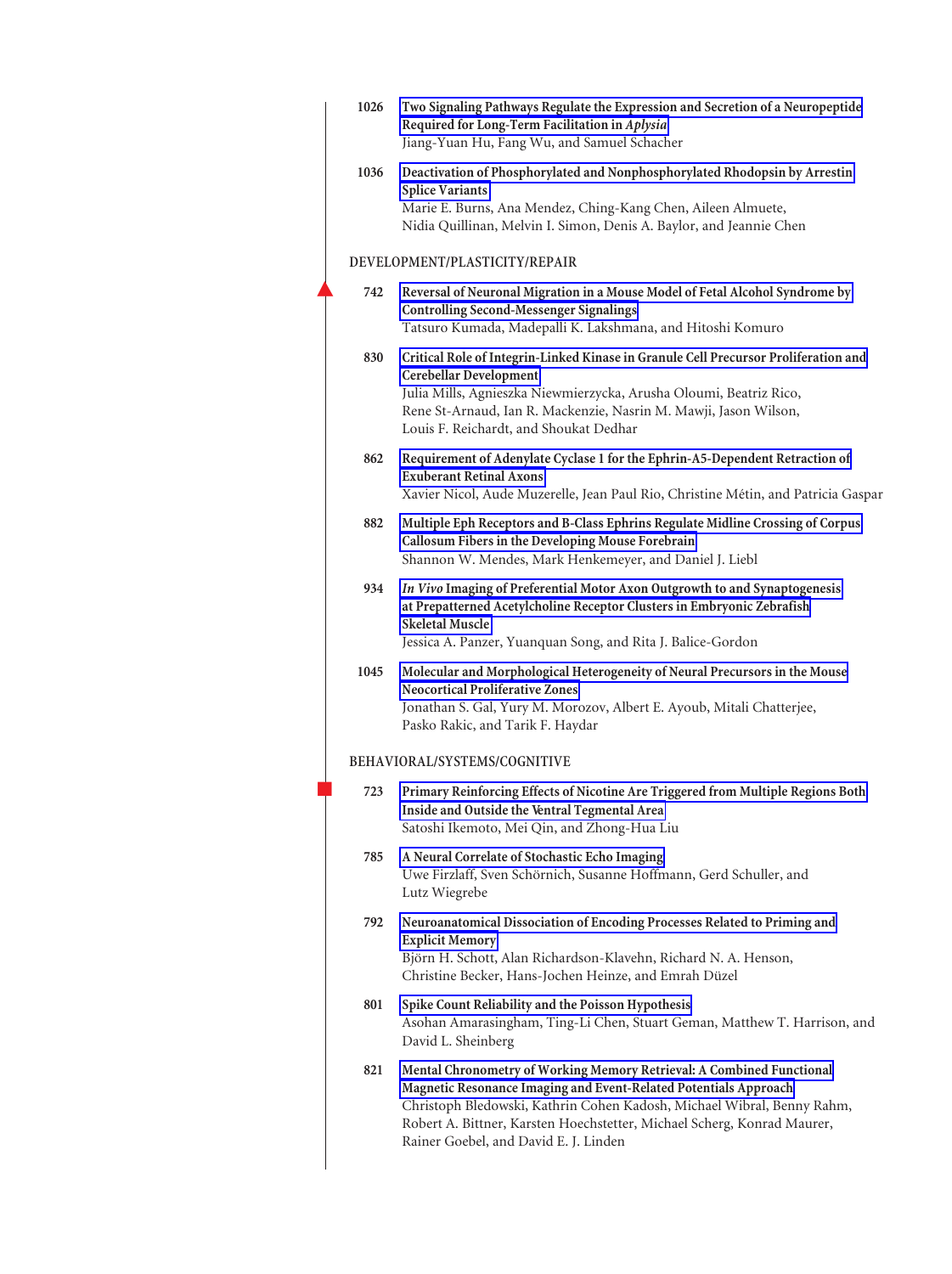| 893  | Spatiotemporal Structure of Nonlinear Subunits in Macaque Visual Cortex<br>Christopher C. Pack, Bevil R. Conway, Richard T. Born, and<br>Margaret S. Livingstone                                                                                                                                                                                                                                                                                                                                                                                             |
|------|--------------------------------------------------------------------------------------------------------------------------------------------------------------------------------------------------------------------------------------------------------------------------------------------------------------------------------------------------------------------------------------------------------------------------------------------------------------------------------------------------------------------------------------------------------------|
| 908  | The Role of CA3 Hippocampal NMDA Receptors in Paired Associate Learning<br>Tarek Rajji, David Chapman, Howard Eichenbaum, and Robert Greene                                                                                                                                                                                                                                                                                                                                                                                                                  |
| 916  | Dorsolateral Prefrontal Cortex Promotes Long-Term Memory Formation through Its<br>Role in Working Memory Organization<br>Robert S. Blumenfeld and Charan Ranganath                                                                                                                                                                                                                                                                                                                                                                                           |
| 926  | Fluent Conceptual Processing and Explicit Memory for Faces Are<br><b>Electrophysiologically Distinct</b><br>Joel L. Voss and Ken A. Paller                                                                                                                                                                                                                                                                                                                                                                                                                   |
| 991  | Temporal Structure in Zebra Finch Song: Implications for Motor Coding<br>Christopher M. Glaze and Todd W. Troyer                                                                                                                                                                                                                                                                                                                                                                                                                                             |
| 1016 | The Role of Striatum in Initiation and Execution of Learned Action Sequences in Rats<br>Kathleen R. Bailey and Robert G. Mair                                                                                                                                                                                                                                                                                                                                                                                                                                |
|      | NEUROBIOLOGY OF DISEASE                                                                                                                                                                                                                                                                                                                                                                                                                                                                                                                                      |
| 731  | Traumatic Injury and the Presence of Antigen Differentially Contribute to T-Cell<br>Recruitment in the CNS<br>Changying Ling, Matyas Sandor, M. Suresh, and Zsuzsa Fabry                                                                                                                                                                                                                                                                                                                                                                                     |
| 775  | Ectopic Cell Cycle Events Link Human Alzheimer's Disease and Amyloid Precursor<br>Protein Transgenic Mouse Models<br>Yan Yang, Nicholas H. Varvel, Bruce T. Lamb, and Karl Herrup                                                                                                                                                                                                                                                                                                                                                                            |
| 810  | Mitochondrial Encephalomyopathy in Drosophila<br>Alicia M. Celotto, Adam C. Frank, Steven W. McGrath, Tim Fergestad,<br>Wayne A. Van Voorhies, Karolyn F. Buttle, Carmen A. Mannella, and<br>Michael J. Palladino                                                                                                                                                                                                                                                                                                                                            |
| 841  | Selective Attenuation of Afferent Synaptic Transmission as a Mechanism of Thalamic<br>Deep Brain Stimulation-Induced Tremor Arrest<br>Trent R. Anderson, Bin Hu, Karl Iremonger, and Zelma H. T. Kiss                                                                                                                                                                                                                                                                                                                                                        |
| 851  | Calcium Calmodulin-Stimulated Adenylyl Cyclases Contribute to Activation of<br>Extracellular Signal-Regulated Kinase in Spinal Dorsal Horn Neurons in Adult Rats<br>and Mice<br>Feng Wei, Kunjumon I. Vadakkan, Hiroki Toyoda, Long-Jun Wu,<br>Ming-Gao Zhao, Hui Xu, Fanny W.F. Shum, Yong Heng Jia, and Min Zhuo                                                                                                                                                                                                                                           |
| 981  | Human Immunodeficiency Virus (HIV)-Induced Neurotoxicity: Roles for the NMDA<br>Receptor Subtypes 2A and 2B and the Calcium-Activated Protease Calpain by a<br><b>CSF-derived HIV-1 Strain</b><br>Lauren A. O'Donnell, Arpita Agrawal, Kelly L. Jordan-Sciutto, Marc A. Dichter,<br>David R. Lynch, and Dennis L. Kolson                                                                                                                                                                                                                                     |
|      | Corrections: In the article, "Parsing Molecular and Behavioral Effects of Cocaine in<br>Mitogen- and Stress-Activated Protein Kinase-1-Deficient Mice," by Karen Brami-Cherrier,<br>Emmanuel Valjent, Denis Hervé, Joanne Darragh, Jean-Christophe Corvol, Christiane Pages,<br>Arthur J. Simon, Jean-Antoine Girault, and Jocelyne Caboche, which appeared on pages<br>11444-11454 of the December 7, 2005 issue, the correct name of co-author Arthur J. Simon<br>is actually Simon J. Arthur.                                                             |
|      | In the article, "Capture of the Late Phase of Long-Term Potentiation within and across the<br>Apical and Basilar Dendritic Compartments of CA1 Pyramidal Neurons: Synaptic Tagging Is<br>Compartment Restricted" by Juan M. Alarcon, Angel Barco, and Eric R. Kandel, which<br>appeared on pages 256-264 of the January 4, 2006 issue, Angel Barco's affiliation should<br>have been listed as Instituto de Neurosciencias de Alicante, Universidad Miguel Hernandez-<br>Consejo Superior de Investigaciones Científicas, San Juan de Alicante 03550, Spain. |